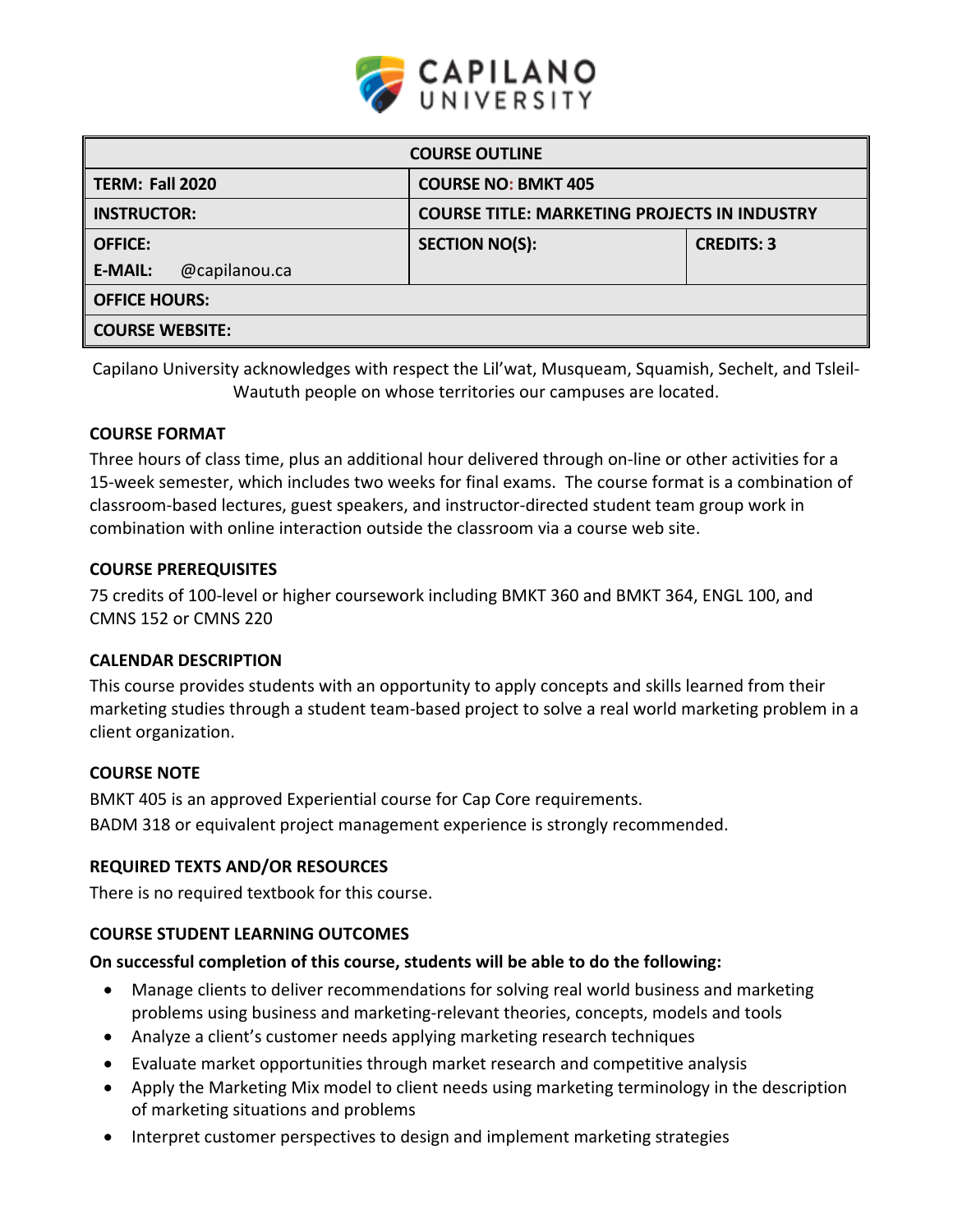# **Students who complete this Experiential course will be able to do the following:**

- Critically reflect on their progress and development in the context of the course and assess the utility of the acquired knowledge, skills, and values in the learner's personal, academic, or professional trajectory.
- Apply the skills and knowledge of a given discipline or professional context, including working collaboratively in both leadership and team roles.

### **COURSE CONTENT**

| Week           | <b>Topic</b>                                                                                                        |  |  |  |
|----------------|---------------------------------------------------------------------------------------------------------------------|--|--|--|
| $\mathbf{1}$   | Course introduction, previous knowledge assessment, project briefing                                                |  |  |  |
| $\overline{2}$ | Marketing Review - Fundamentals, Marketing Strategies and Plans Terminology<br>Terms of Reference, Project briefing |  |  |  |
| $\overline{3}$ | Previous knowledge evaluation<br>Marketing concepts and frameworks - review<br>Client discovery                     |  |  |  |
| 4              | <b>Advisor Consultation</b>                                                                                         |  |  |  |
| 5              | <b>Advisor Consultation</b><br><b>Terms of Reference Draft</b>                                                      |  |  |  |
| 6              | <b>Terms of Reference Presentations</b>                                                                             |  |  |  |
| 7              | <b>Advisor Consultation</b>                                                                                         |  |  |  |
| 8              | Mid-Point Team Review                                                                                               |  |  |  |
| 9              | <b>Advisor Consultation</b>                                                                                         |  |  |  |
| 10             | Client discovery on site with client                                                                                |  |  |  |
| 11             | Final Advisor Consultation and Rehearsals for Client Presentation<br>Draft Review of Client Project                 |  |  |  |
| 12             | <b>Final Client Report Submission</b>                                                                               |  |  |  |
| 13             | <b>Client Presentations</b>                                                                                         |  |  |  |
| $14 - 15$      | Final Exam Period No Exam                                                                                           |  |  |  |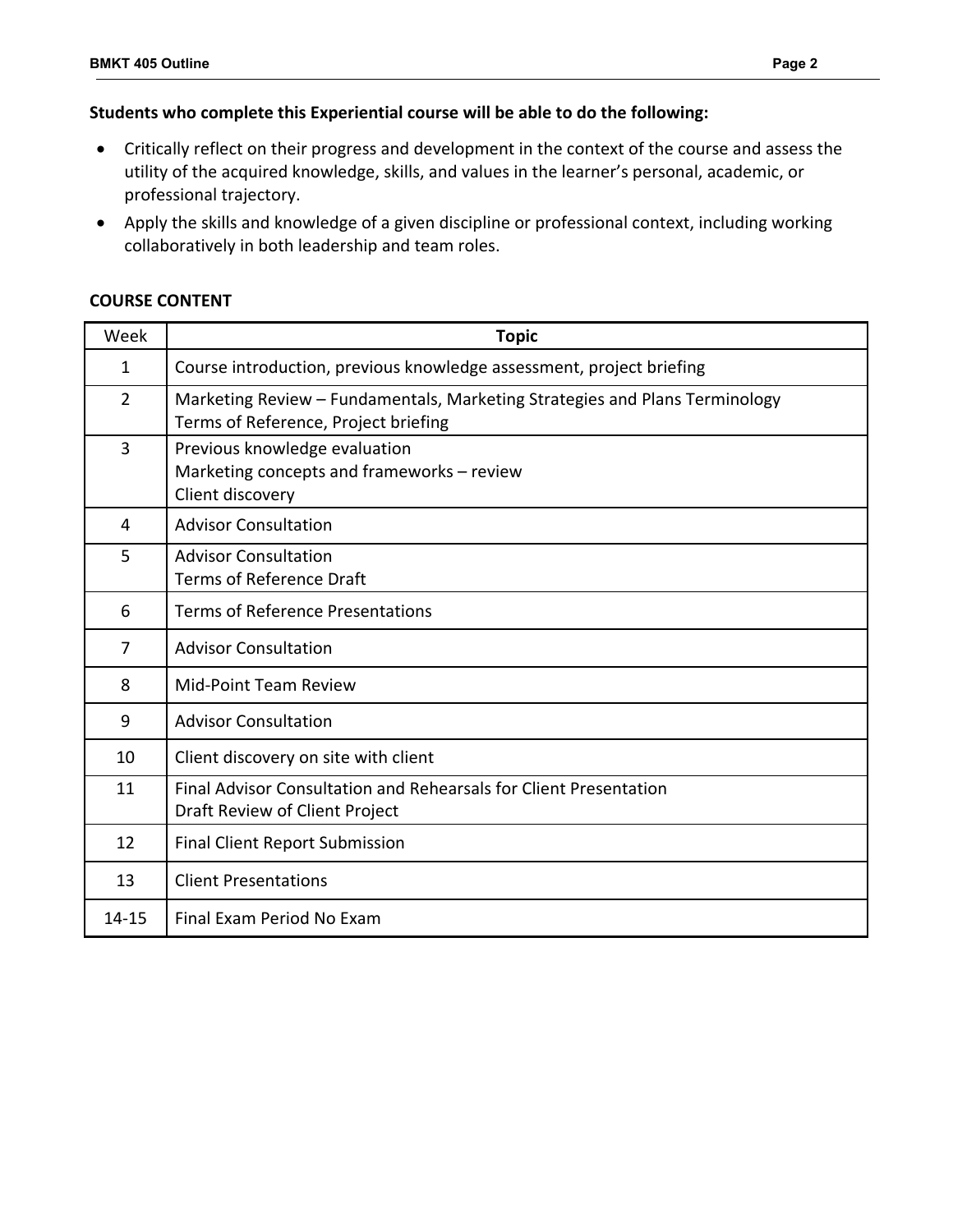#### **EVALUATION PROFILE**

| <b>Assessment</b>                         | % of Final Grade |
|-------------------------------------------|------------------|
| Test                                      | 15%              |
| <b>Client Brief</b>                       | 10%              |
| <b>Terms of Reference</b>                 | 10%              |
| Mid-Point Review - Situational Analysis   | 10%              |
| <b>Client Report</b>                      | 25%              |
| <b>Client Presentation and Evaluation</b> | 30%              |
| Total                                     | 100%             |

#### **GRADING PROFILE**

|               |                             | $A+ = 90-100$ $B+ = 77-79$ $C+ = 67-69$ $D = 50-59$ |            |
|---------------|-----------------------------|-----------------------------------------------------|------------|
| $= 85-89$     | $ B = 73-76$ $ C = 63-66$   |                                                     | $F = 0-49$ |
| $A - = 80-84$ | $ B- = 70-72$ $ C- = 60-62$ |                                                     |            |

#### **Incomplete Grades**

Grades of Incomplete "I" are assigned only in exceptional circumstances when a student requests extra time to complete their coursework. Such agreements are made only at the request of the student, who is responsible to determine from the instructor the outstanding requirements of the course.

#### **Late Assignments**

Assignments are due at the beginning of the class on the due date listed. If you anticipate handing in an assignment late, please consult with your instructor beforehand.

#### **Missed Exams/Quizzes/Labs etc.**

Make-up exams, quizzes and/or tests are given at the discretion of the instructor. They are generally given only in medical emergencies or severe personal crises. Some missed labs or other activities may not be able to be accommodated. Please consult with your instructor.

### **Attendance**

Regular attendance and punctuality are both essential and expected.

#### **English Usage**

Students are expected to proofread all written work for any grammatical, spelling and stylistic errors. Instructors may deduct marks for incorrect grammar, spelling and formatting in all assignments.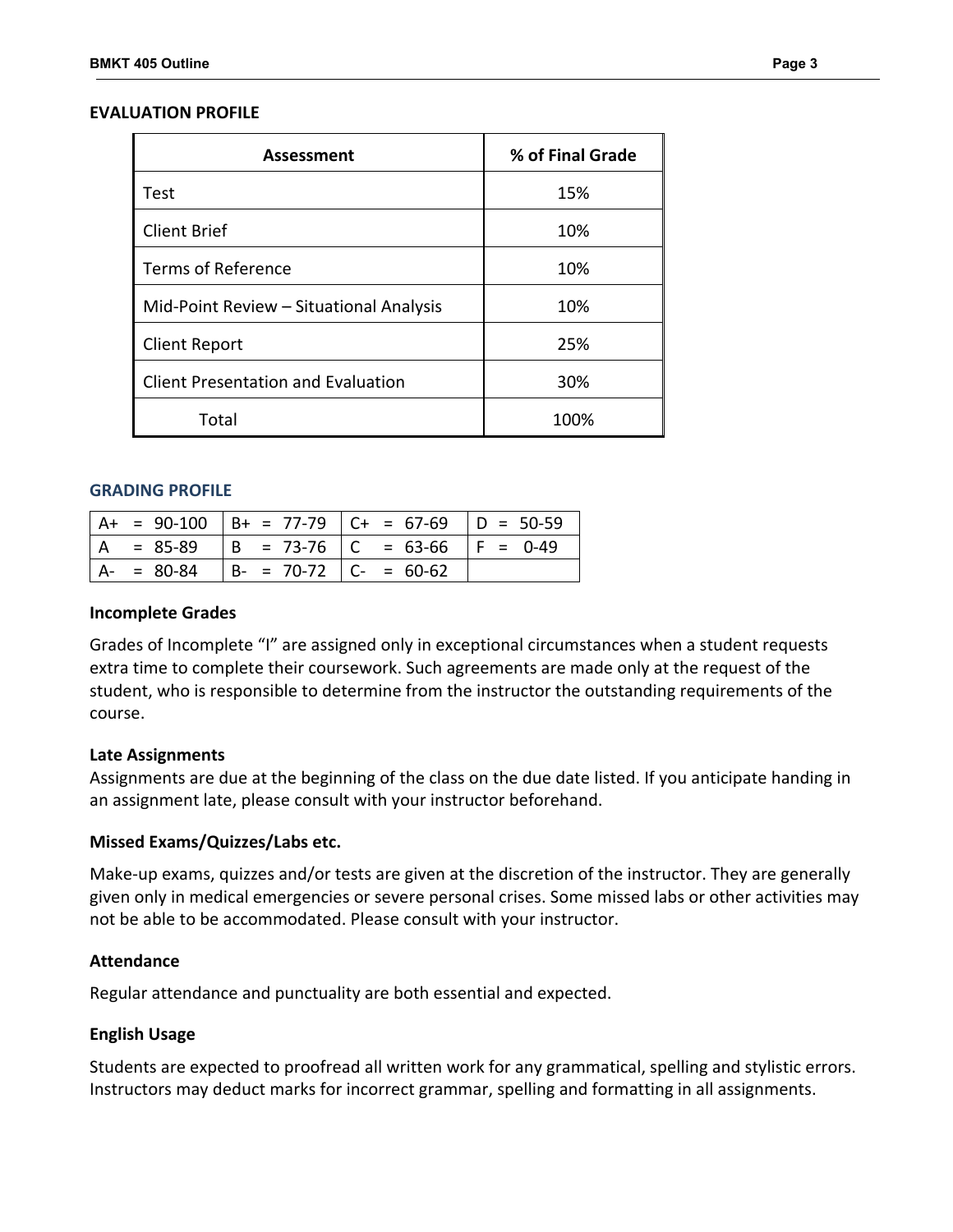# **Electronic Devices**

Students may use electronic devices during class for note-taking only.

### **On-line Communication**

Outside of the classroom, instructors will (if necessary) communicate with students using either their official Capilano University email or ELearn; please check both regularly. Official communication between Capilano University and students is delivered to students' Capilano University email addresses only.

# **UNIVERSITY OPERATIONAL DETAILS**

### **Tools for Success**

Many services are available to support student success for Capilano University students. A central navigation point for all services can be found at:<https://www.capilanou.ca/student-life/>

# **Capilano University Security: download the [CapU Mobile Safety App](https://www.capilanou.ca/student-life/support--wellness/safety--security/capu-safe-app/)**

# **Policy Statement (S2009-06)**

Capilano University has policies on Academic Appeals (including appeal of final grade), Student Conduct, Academic Integrity, Academic Probation and other educational issues. These and other policies are available on the University website.

# **Academic Integrity (S2017-05)**

Any instance of academic dishonesty or breach of the standards of academic integrity is serious and students will be held accountable for their actions, whether acting alone or in a group. See policy and procedures S2017-05 Academic Integrity for more information: [https://www.capilanou.ca/about](https://www.capilanou.ca/about-capu/governance/policies/)[capu/governance/policies/](https://www.capilanou.ca/about-capu/governance/policies/) 

Violations of academic integrity, including dishonesty in assignments, examinations, or other academic performances, are prohibited and will be handled in accordance with the Student Academic Integrity Procedures.

**Academic dishonesty** is any act that breaches one or more of the principles of academic integrity. Acts of academic dishonesty may include but are not limited to the following types:

**Cheating**: Using or providing unauthorized aids, assistance or materials while preparing or completing assessments, or when completing practical work (in clinical, practicum, or lab settings), including but not limited to the following:

- Copying or attempting to copy the work of another during an assessment;
- Communicating work to another student during an examination;
- Using unauthorized aids, notes, or electronic devices or means during an examination;
- Unauthorized possession of an assessment or answer key; and/or,
- Submitting of a substantially similar assessment by two or more students, except in the case where such submission is specifically authorized by the instructor.